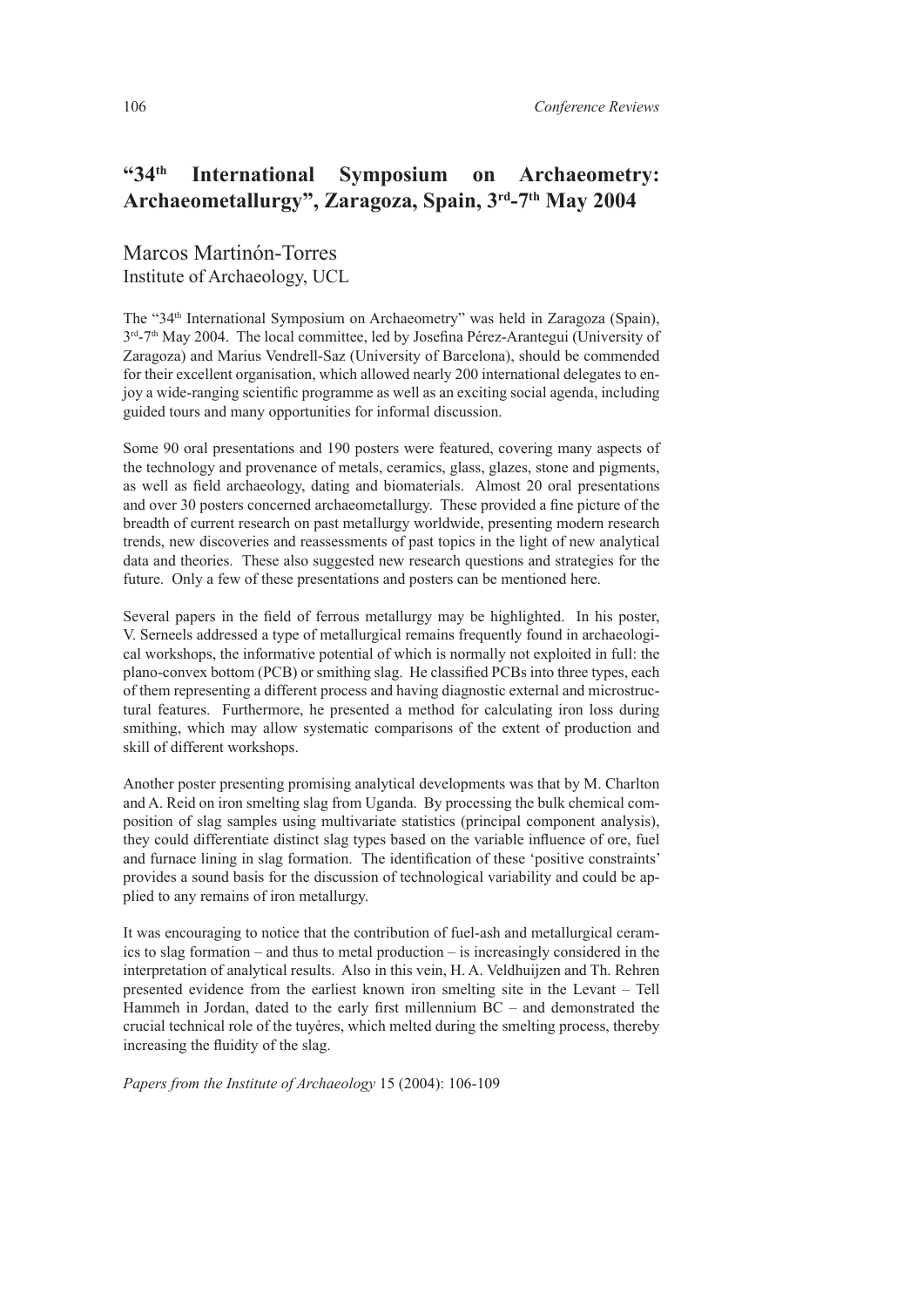P. Dillmann and P. Fluzin presented an analytical study of the metallurgical remains from Glinet  $(16<sup>th</sup>$  century AD), the earliest iron refinery excavated in France. Their research showed the use of low-phosphorus  $(\leq 1\%)$  ores for the production of cast iron, which was subsequently dephosphorised in a refining process with the addition of lime. Unfortunately, no hypothesis was presented as to the form in which this lime was added. The authors also categorised different types of refining cakes from consecutive refining steps.

Those interested in non-ferrous metallurgy had the chance to learn and discuss the results of varied and interesting research. B. Mille *et al.* presented the results of a largescale project on the development of copper metallurgy in Balochistan, Pakistan. They traced the origins of metallurgy back to the first half of the sixth millennium BC, and documented the use of lost-wax casting as early as the fifth millennium BC, amongst other examples of a surprisingly skilled Chalcolithic metallurgy. The presentation by R. Muller *et al.* confirmed the long suspected practice of crucible smelting of arsenical copper in Chalcolithic southeast Spain, and posed the possibility of fahlore smelting. Experimental fahlore smelting in a one-step process controlled by oxygen partial pressure, carried out by D. Bourgarit *et al*., demonstrated the feasibility of such a technique for early metallurgy. This questions traditional assumptions in the interpretation of archaeometallurgical remains, such as the need for a furnace for smelting, or the necessity of roasting fahlores.

Also focusing on the Iberian Peninsula, S. Rovira *et al.* discussed a peculiar lead smelting technique documented in several sites from the Phoenician period (early first millennium BC), which involved the generation of 'free silica' slag. This was probably due to an insufficient combustion of the charge in the top of the furnaces. Given the relatively widespread occurrence of this type of slag in the southwestern Iberian Peninsula and its absence from the rest of the Mediterranean basin, it would be extremely interesting to investigate the particular technical and socio-cultural reasons behind this technological choice.

Valuable research presented by M. Georgakopoulou revealed the first evidence of small-scale Early Bronze Age copper (and possibly lead/silver) smelting within a settlement in the Cyclades, Greece, contemporary with known larger-scale smelting sites at remote locations. This discovery compels a wider review of inter-site relationships and a reassessment of the organisation of early metal production in this region.

N. Eniosova *et al.* presented systematic analyses of Alanian mirrors from medieval southeastern Europe. They illustrated how the standard, simple casting technique remained unchanged, while alloys evolved over time from typical high-tin mirror bronzes to more variable tertiary and quaternary alloys, thus revealing the loss of an original recipe and/or recycling of scrap metal. In this poster, advanced digital maps were effectively used to present the directions and intensity of culture and metals flow.

J. Bayley and K. Eckstein addressed the variability of the archaeological litharge cakes, the characteristic features formed at the bottom of silver cupellation hearths. They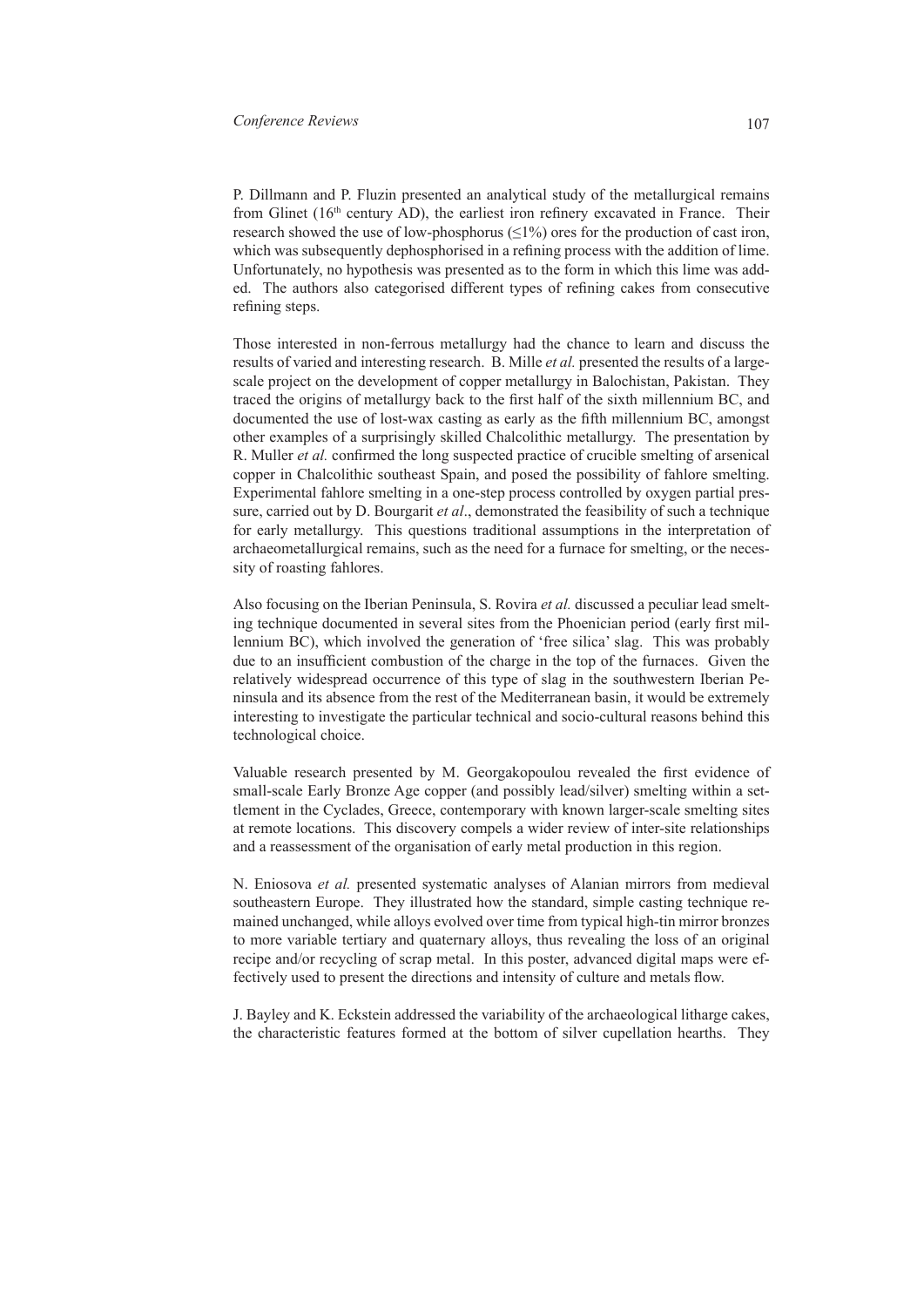identified two main types: those lined with bone ash and those lined with marl. Their formation mechanisms and functions were explained and the relative efficiency of the slightly different cupellation processes was assessed. Significantly, a different type of cupellation hearth lining – plant ash – was documented by Th. Rehren *et al.* in their ethnoarchaeometallurgical study of traditional lead/silver smelting in Bolivia. This study showed many variations of the 'canon' that are often not considered in the interpretation of archaeological remains, such as the direct reduction of galena in a process with substantial metal losses, and where the availability of fuel appeared as a major constraint. Observations such as these further stress the danger of applying modern industrial economic systems to the interpretation of past technologies.

Numerous litharge cakes, as well as copper smelting remains, have also been found in fourth millennium BC contexts in central Iran, during an exhaustive archaeometallurgical survey programme reported by Z. Hezarkhani *et al.* In a different context, E. Asderaki and Th. Rehren investigated the use of fresh, desilvered lead in Hellenistic Greece and showed that part of it was still coming from Laurion at such a relatively late date, a discovery for which written evidence is scarce.

The author also presented and discussed some research carried out with Th. Rehren. This included a presentation on the potential of scientific analyses of laboratory remains as a complementary approach to the traditionally confusing world of Renaissance alchemy, and a comparison of the material properties and performance characteristics of the main crucible types used in the post-medieval world: the well-known Hessian wares and the little-known black Obernzell crucibles, both produced in Germany and widely traded.

Another area where archaeometallurgical research showed significant developments was in the provenancing of metals by isotope analysis. For example, M. Haustein *et al.* reported current advances in the measurement of tin isotopes, although this technique still needs further refining. P. Degryse *et al.* presented successful work on lead, strontium and osmium isotopes aimed at provenancing iron artefacts excavated in Turkey. Where the attempted provenancing of metals was achieved, however, researchers sometimes failed to explore the archaeological significance of their findings. It is hoped that future research on the provenance of metals will be more clearly related to wider archaeological questions.

Many other interesting archaeometallurgical studies were also presented covering the metallurgy of Pre-Columbian America (namely N. Schulze on technological choices in the production of Aztec bells, and L. Limata *et al.* on a Peruvian nose filigree). Details of surface treatments, such as a previously unknown cuprite-based black patina, were documented by F. Mathis *et al.* in a Roman artefact.

Overall, archaeometallurgical research presented at the 34<sup>th</sup> International Symposium on Archaeometry showed an encouraging trend to ground analytical data in archaeological contexts and questions and a refreshing consideration of cultural aspects in metallurgy. Increasing attention was paid to the role of ceramics in metallurgy and to